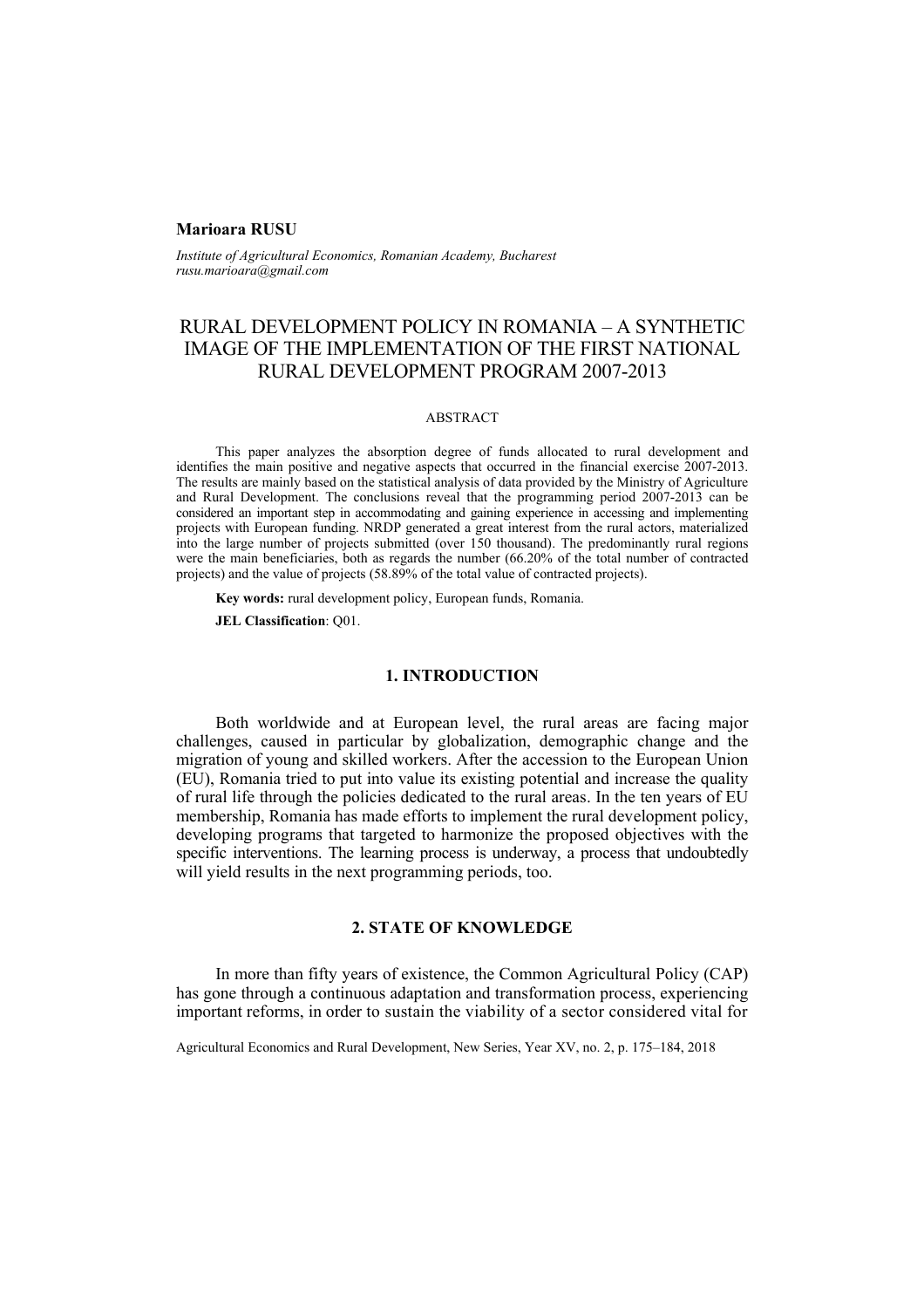the society and for the farmer community. The speed of change was mainly dictated by the socio-economic dynamics, by the process of successive enlargements and by the pressures of globalization.

Thus, CAP objectives have changed from ensuring food safety and agri-food market stability (objectives of the early years) to ensuring an adequate living standard of rural communities from the member states. In particular, in the last two decades, the focus shifted from the sectoral, agricultural approach to the integrated approach. At EU level, since the 1990s, the reform of the Common Agricultural Policy (CAP) has contributed, even though only marginally, to the transfer of financial resources to new instruments that targeted rural development (OECD, 2006).

The EU had in view to develop efficient policies targeting the development of rural areas, in the attempt to guide the national and/or regional governments to reach an equilibrium between the need to preserve the values of the rural space, on the one hand, and the rural life modernization, on the other hand (Matthews, 2007; Crescenzi and Giua, 2014). Through the implementation of the rural development policy, EU has set as main objective to support the rural areas from its member states to cope with the many economic, social and environmental changes that these have been facing. The way in which the current rural development has been conceived and implemented is different across the EU member states, depending on the institutional and political specificities as well as on the type of "rurality" that characterizes their territory. In many counties, the logic of the modernization of the agricultural sector still prevails, while in others the rural policy is considered an instrument mainly oriented towards the poorly developed areas.

## **3. MATERIAL AND METHOD**

The main objective of this study is to analyze the implementation of the rural development policy in Romania, in the period 2007-2013. The methodology used for this purpose included documentary and statistical analysis methods. The information presented is based on data coming from different sources and documents. The statistical information mainly came from the National Institute of Statistics (NIS) and Eurostat as well as information provided by MARD for the NRDP 2007-2013 implementation stage. The selected indicators were analyzed at territorial level – (NUTS 3) counties, classified according to the rurality level. The utilized rural-urban typology was proposed by the European Commission (EC) in the year 2010. Thus, the NUTS 3 units from the EU are classified as follows: i) *predominantly rural* - if more than 50% of the total population lives in rural grid cells; ii) *intermediate* - regions where 20% to 50% of the population lives in rural grid cells; iii) *predominantly urban* - less than 20% of the population lives in rural grid cells (EC, 2010).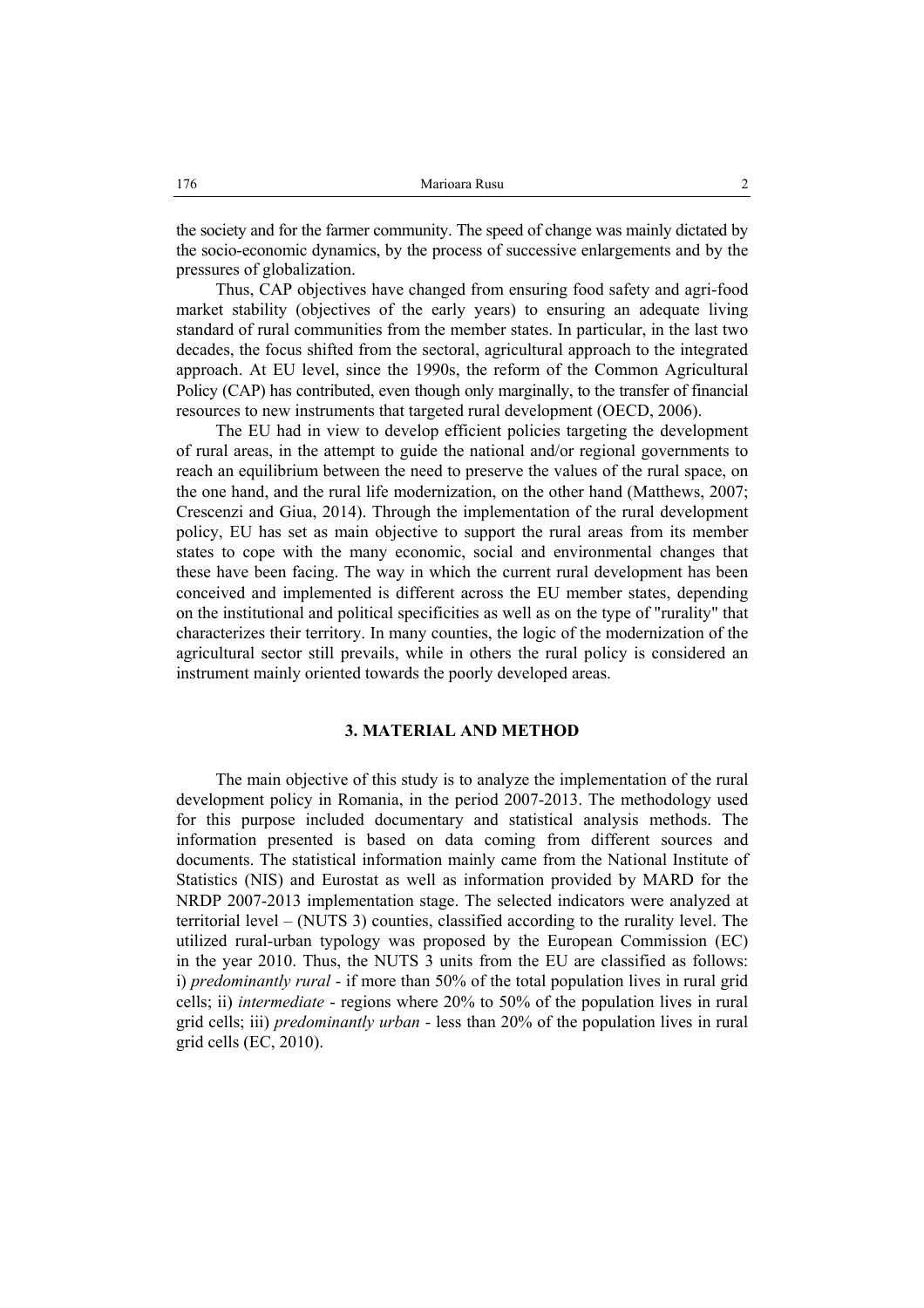## **4. RESULTS AND DISCUSSIONS**

Romania's EU membership presupposes, among others, the commitment to implement development policies conceived and designed by the European decisionmaking bodies: CAP is one of these. Starting with the programming period 2007-2013, the rural development policy of the EU is financed through a single fund, i.e. the European Agricultural Fund for Rural Development (EAFRD). This fund has as main objective the sustainable development of rural territories, thus contributing to the Europe 2020 Strategy. In the investigated programming period, Romania received 96.2 billion euro, being one of the main beneficiaries of CAP Pillar II, under which it was allocated the amount of 8.4 billion euro (ranking  $4<sup>th</sup>$  next to Poland, Germany and Italy).

With the accession to the EU, Romania adopted the CAP principles and objectives in agriculture and rural development, which were transposed into the design of the first National Rural Development Program (NRDP) 2007-2013: i) increasing the competitiveness of the agri-food and forestry sectors; ii) improving the environment and the countryside; iii) improving the quality of life in rural areas and diversification of rural economy; iv) support to local development initiatives. The four objectives were transposed into four axes to which 23 measures were allocated (MARD, 2015).

This program was addressed to a wide range of beneficiaries: i) natural persons; ii) agricultural farms iii) micro-enterprises and small and medium-sized enterprises; iv) local public authorities; v) non-governmental organizations and professional associations; vi) local communities.

The amount of 9.296 billion euro was allocated for NRDP, out of which 8.097 billion euro from EAFRD and EERP. The financial execution rate was high – 89.48% (at the end of 2015). The analysis of the absorption rate by the four axes indicates the following situation (MARD, 2017a): i) Axis  $1 - 85.22\%$ ; ii) Axis  $2 -$ 96.05%; III) Axis  $3 - 83.45\%$  and iv) Axis  $4 - 91.49\%$ .

The highest absorption rate in the case of Axis 2 can be explained by the fact that the payments in the case of most measures under this axis were made directly to beneficiaries and new measures and packages were also introduced in the course of the program as compared to the ones initially foreseen. On the other hand, the absorption rate was lower for Axes 1 and 3, the measures of which implied the development and implementation of projects with everything involved in this activity (MARD, 2017a).

NRDP generated a great interest from the rural actors, although it started late and lacked the solid experience necessary to access European projects (acquired only through the SAPARD program implementation). Approximately 151 thousand projects worth 18.53 billion euro were submitted to access rural development funds. The utilized data were supplied by MARD on 18.05.2017.

However, out of total submitted projects, only half reached the contracting stage (51.47%). The value of the 78 thousand contracted projects totaled 5.40 billion euro. Most projects were submitted and contracted for support to semi-subsistence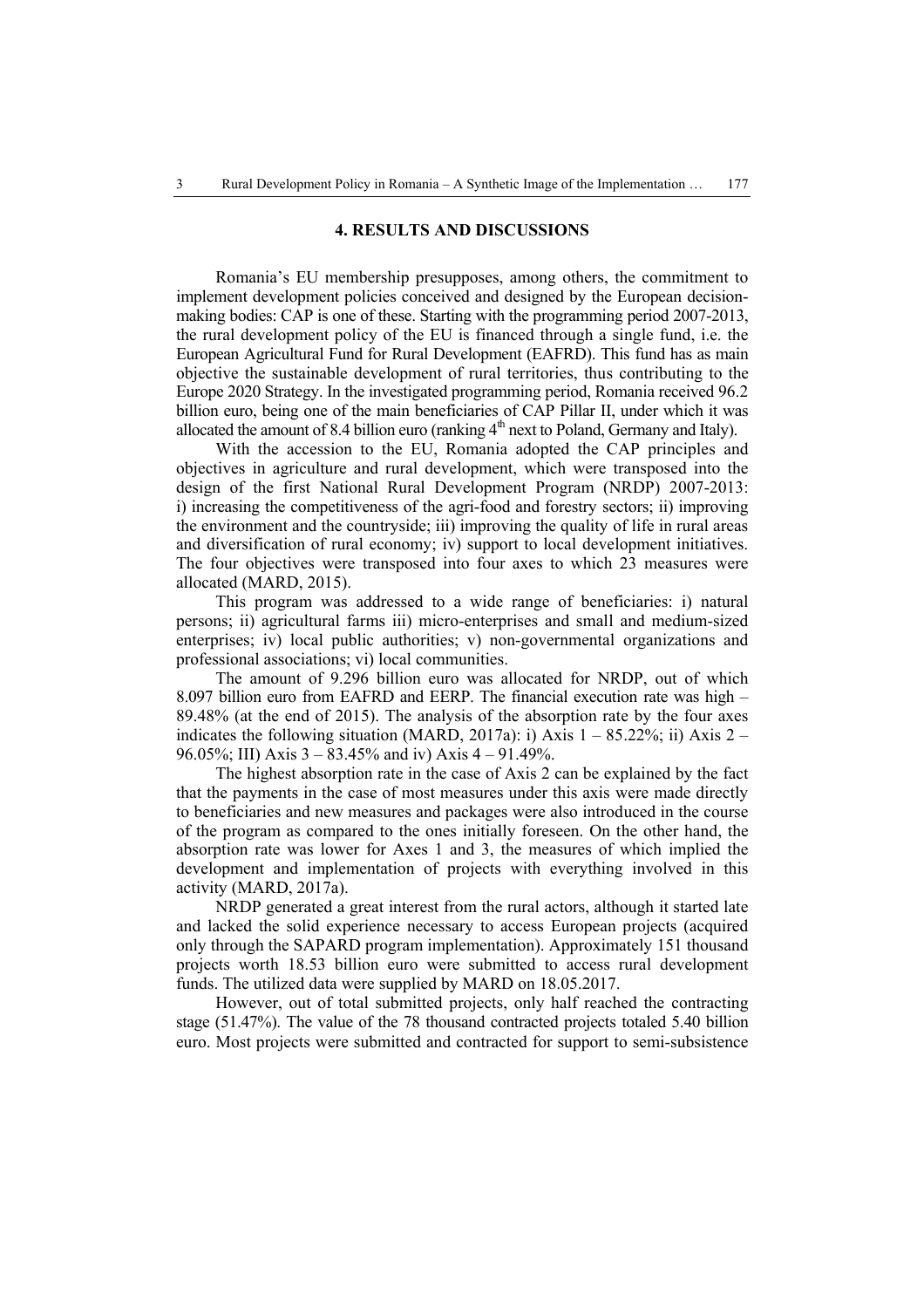farms  $(M141)$ , yet the highest contracted value  $-1.83$  billion euro went to the measure for village renewal and development M322).

The analysis of the total number of contracted projects, by counties (Figure 1), reveals that the counties located in the northern and western parts of the country contracted the highest number of projects, also projects with a high value. On the other hand, the smallest number of projects were contracted in the counties from the southern and south-eastern parts of Romania.



*Source:* author's processing based on MARD data, 2017

Figure 1. Number (left) and value (right) of contracted projects, by counties.

The financial support allocated to Axis 3, for improving the quality of life in rural areas and diversification of rural economy, was used by contracting 4681 projects with a total value of 2.32 billion euro. The distribution of contracted projects shows that M312, dedicated to the support to initiatives for the creation and development of micro-enterprises, had the highest number of projects, yet the contracted amount was low. The funding was received by micro-enterprises and natural persons interested in the development of productive initiatives meant to contribute to the increase of the number of jobs in rural areas in four activity sectors: non-agricultural economy, craft activities, providing services for the rural population and the production of renewable energy.

This measure, together with Measure 313, dedicated to support the tourism activities, should have contributed to reaching the objective "maintaining and development of economic activities through the increase of the number of jobs", to reduce, practically, the "exodus" of labour force from the countryside (MARD, 2015). The analysis of the number of projects and of contracted amounts rather indicates the lack of efficiency and inadequacy in the allocation of resources in relation to the socio-economic situation existing in the rural area.

Under Measure 322 (village renewal and development), 897 projects were contracted worth 1.83 billion euro. We must specify that the selection of projects was made on the basis of a set of criteria that mainly favours the localities with a high or medium poverty level and deficient public infrastructure. The success of this measure can be mainly explained by the specificity of direct beneficiaries, represented by local authorities.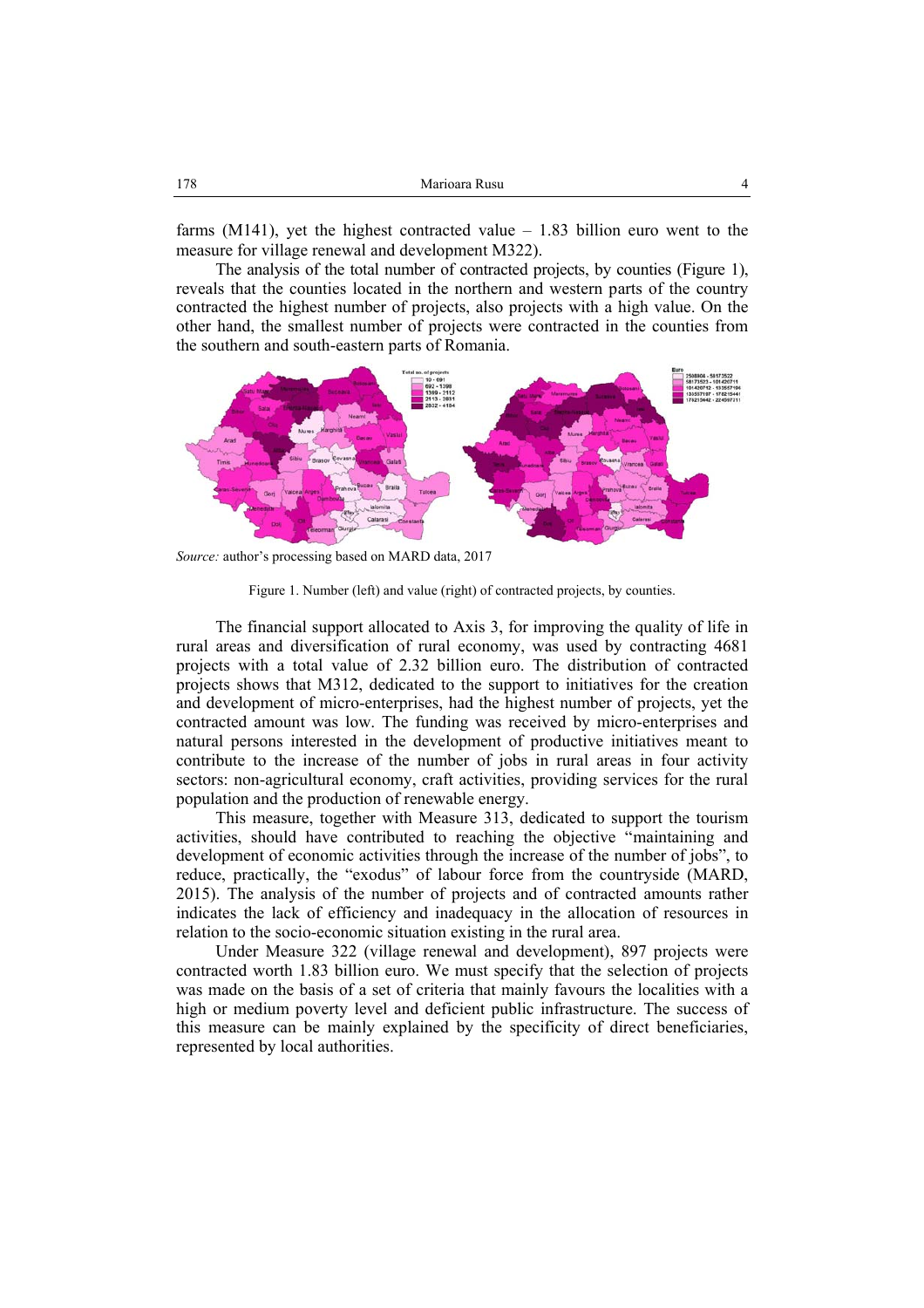The analysis by counties reveals a heterogeneous territorial distribution (Figure 2). Under Measure 312, the most numerous projects were contracted in the counties Timiș, Bihor and Dolj (counties classified as intermediate regions). Vaslui, Covasna, Caraș-Severin and Gorj – predominantly rural counties – are found at the opposite pole. The Measure targeting the support to tourism activities (M313) had the highest number of contracted projects in the counties Suceava and Cluj – counties with a well-known tourism potential. Most counties located in the southern and south-eastern parts of the country applied less to access this measure.

The local authorities from the counties Cluj, Iași and Suceava were extremely interested in the access to Measure M322 aiming at village renewal and development. The smallest number of projects under this measure was found in the counties Ialomița, Călărași and Teleorman, which are well-known for their high poverty level.



*Source:* author's processing based on MARD data 2017

Figure 2. Distribution of counties by the number and value of contracted projects, under Axis 3.

In terms of the value of contracted projects, it can be noticed that in the case of M312 the greatest amounts reached the counties located in the western and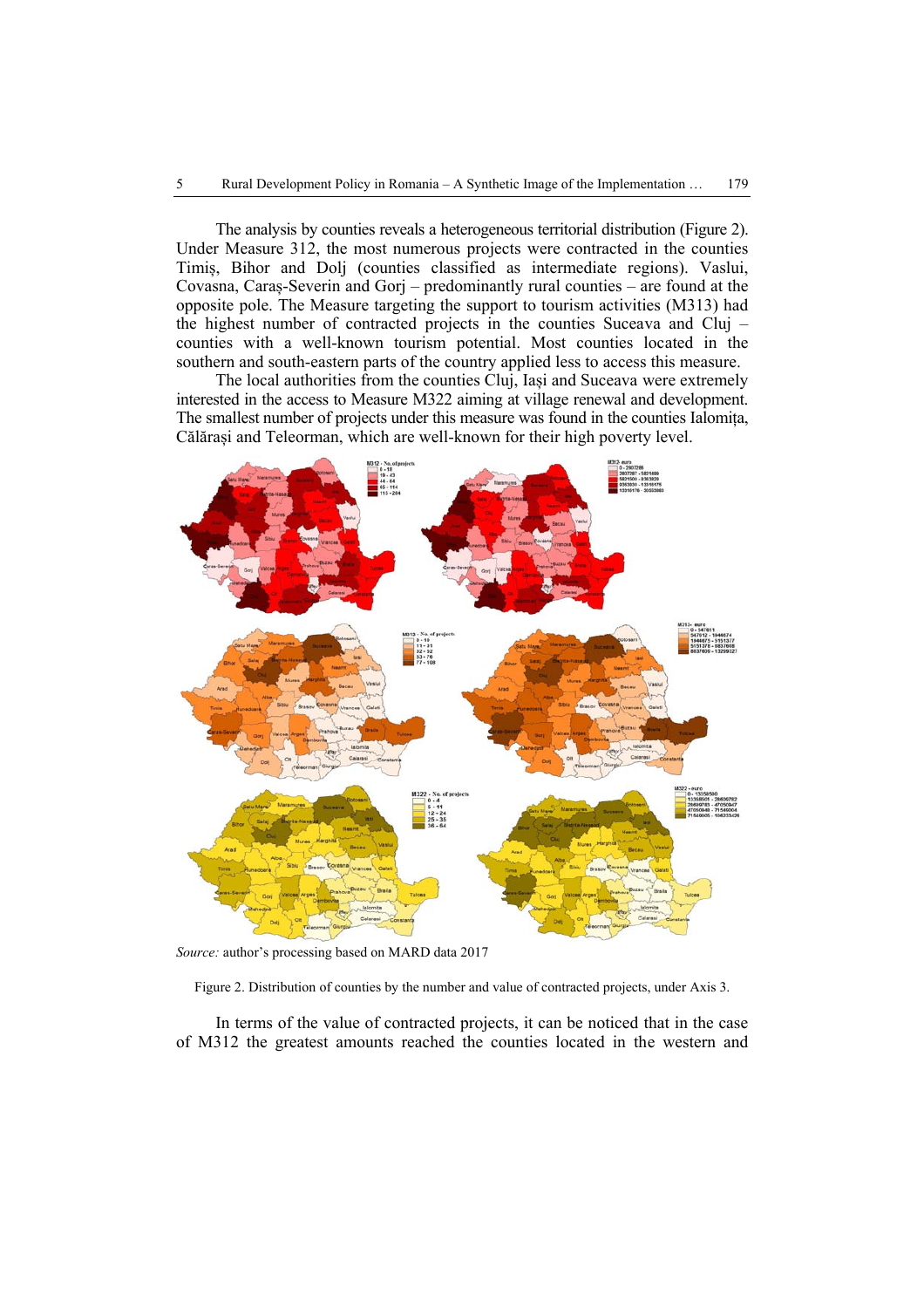southern parts of the country. Romania is divided into two halves in terms of contracted value under M313: the western part, where the counties that accessed high-value projects are found, and the eastern part, with the counties that received smaller amounts. In the case of M322 the divide is different: counties with high contracted value in the north and counties with low contracted values in the south.

As regards the analysis of measures specific to Axis 1, which target the increase of agricultural and forestry sector competitiveness, it can be noticed that the predominantly rural counties mostly benefited from the allocated funds, per total axis and by measures. Thus, it is in these counties that 67.13% of total contracted projects under the axis were implemented (65921 projects), worth 1.6 billion euro (58.56% of total contracted funds).

The analysis by measures (Figure 3 and Figure 4) shows that, although the greatest number of projects were contracted under Measure 141 (support to semi-subsistence farms), the most significant funds were contracted under Measures 121 (modernization of agricultural holdings), 125 (improvement and development of agricultural and forestry infrastructure) and 123 (adding value to agricultural and forestry products).

On the other hand, for three measures, the data reveal an unfavorable situation, represented by low values of contracted sums. The following measures are included in this category: M 112 (setting up of young farmers), M 122 (improvement of the economic value of forests) and M 142 (setting up producer groups). In these cases, the timetable for the implementation of funding programs was negatively influenced, both through the dysfunctionalities that emerged in the management capacity of contracting institutions and by the decisions made at their level with regard to the priorities of the program launching the NRDP measures.

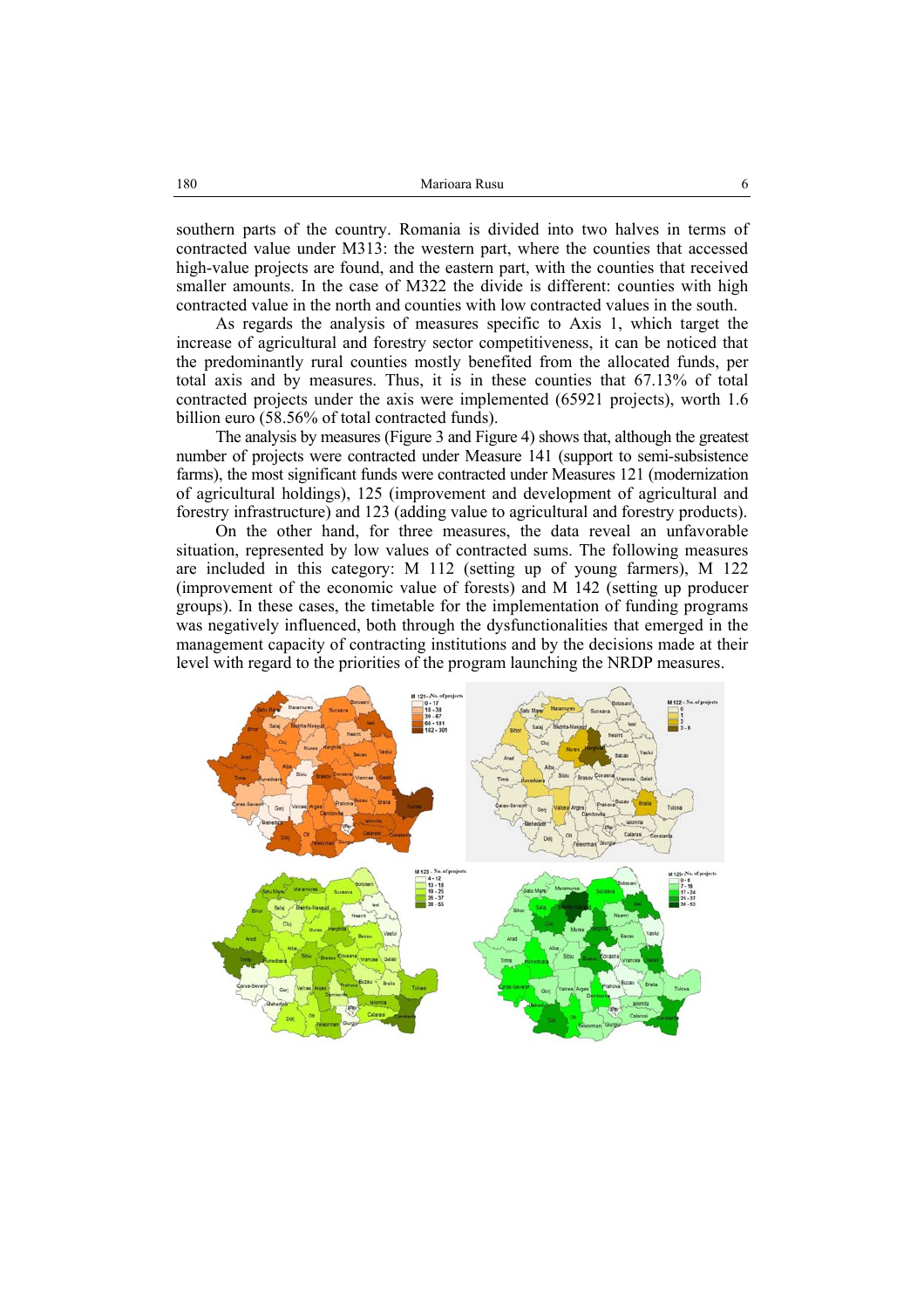

*Source:* author's processing based on MARD data 2017

Figure 3. Distribution of counties by the number of projects contracted under Axis 1.

The analysis of contracted amounts shows that Axis 1 measures provide limited financial support to farmers and small-sized commercial companies. These are mainly addressed to those categories of farmers and commercial agricultural companies that already have a well-established development level. The conclusion that can be drawn is that a great part of available funds for Axis 1 are directed to the support and development of the competitive sector, while the measures supporting the development of new initiatives and the production of small family farms are less developed. Thus, in relation to the available resources under NRDP, the restructuring of the Romanian rural space through capitalization, transformation of semi-subsistence farms into commercial farms, setting up of young farmers and early retirement was addressed to a relatively low number of beneficiaries who benefited from a relatively minor financial support. This situation yields negative signals in terms of rural economy restructuring. Thus, the generational replacement takes place slowly, the human resources are less trained, while the highly competitive large-sized commercial farms are systematically encouraged.

The distribution of counties by Axis 1 measures reveals the following aspects: i) in the case of Measure121, the greatest number of projects were contracted in counties well-known for their significant agricultural potential, located in the western, southern and south-eastern parts of the country; ii) improvement of the economic value of forests (M122) had a low territorial distribution, depending on the presence of areas under forests; iii) in the case of M123, the counties located in the west, center and east contracted the largest number of projects; iv) the counties located in the central part of the county were mostly concerned with the improvement of the agricultural and forestry infrastructure; v) M141, which targeted the support to semi-subsistence farms, was in the attention of counties where a large number of such farms are operating, while the counties in the south of the country were less interested in this measure. At the same time, the distribution of counties by the value of contracted projects by measures under Axis 1 has the same territorial pattern that is found in the case of the number of projects.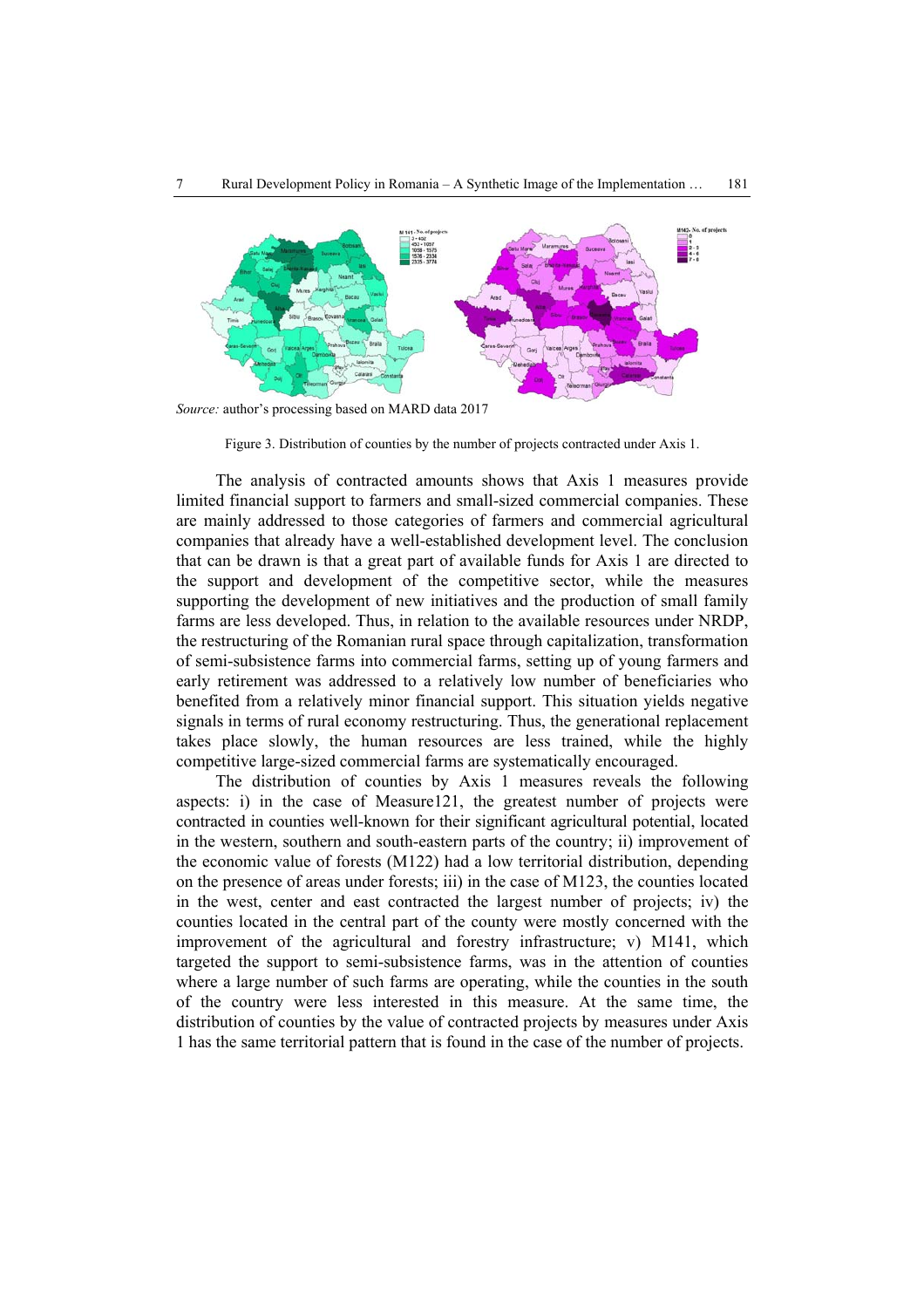

*Source:* authors' processing based on MARD data, 2017

Fig. 4. Distribution of counties by the value of contracted projects under Axis 1 measures.

Axis 2, with the main objective to improve the countryside, was allocated the amount of 3.16 billion euro, out of which payments worth 3.04 billion euro were made in the period 2007-2015 (96.14% absorption capacity). The greatest part of its component measures (M 211- Payments for less-favoured mountain areas; M212 - Payments for less-favoured areas – other than mountain areas; M214 - Agri-environment payments; M215 - Payments for animal welfare) were delegated to the Agency for Payments and Interventions in Agriculture (APIA, 2015).

The institutions responsible for the evaluation of NRDP implementation consider, on the basis of result indicators, that the impact of this program was positive for agriculture and rural area, and that the EU funds contributed to the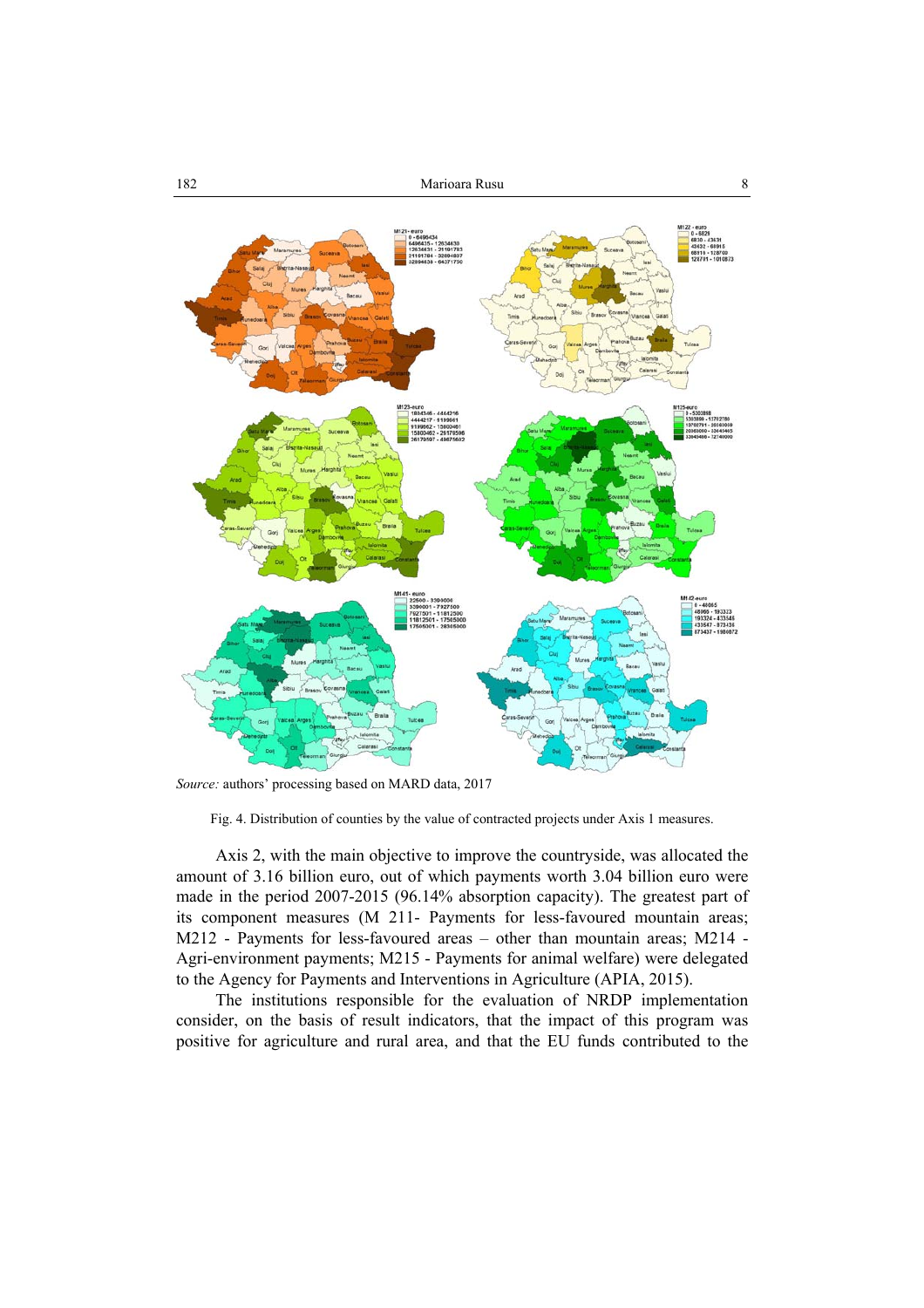improvement of the rural people's living standard (MARD, 2017a). Experts' analysis was more reserved. Șerban and Juravle (2012) consider the impact was low, as the main objectives established at EU level that mainly target the increase of the competitiveness of rural and agricultural economy rather correspond to the specific needs of the EU Old Member States and that they prove inadequate in addressing the challenges of the Romanian rural economy. Mihalache (2013) considers that the impact of NRDP implementation is unsatisfactory in the conditions in which serious structural problems are maintained in the Romanian countryside, such as the lack of integration of most Romanian farms on the market, under-employment and absence of a diversified rural economy.

Having in view the program's novelty and amplitude, the programming period 2007-2013 can be considered an important stage of accommodation and experience accumulation in accessing and implementing projects with non-reimbursable funding approved under NRDP. The applicants and beneficiaries learnt and accumulated knowledge that will be used for the next programming periods.

# **5. CONCLUSIONS**

With the accession to the EU, Romania adopted the CAP principles and objectives in agriculture and rural development, which were transposed into the design of the first National Rural Development Program (NRDP) for the period 2007-2013.

The institutions responsible for the evaluation of NRDP implementation, on the basis of result indicators, consider that the impact of this program was positive for agriculture and the rural area, and that the EU funds contributed to the increase of rural people's living standard.

The experts' opinion was more reserved. These consider that the impact was low, as the main objectives established at EU level, mainly targeting the rural economy growth and agriculture competitiveness, rather respond to the specific needs of the EU Old Member States and they prove to be inadequate in addressing the challenges of Romania's rural economy.

Having in view the program's novelty and amplitude, the programming period 2007-2013 can be considered an important stage of accommodation and experience accumulation in accessing and implementing projects with nonreimbursable funding, as NRDP generated a great interest from the rural actors, translated into the large number of projects submitted (over 150 thousand).

The predominantly rural regions were the main beneficiaries, both in terms of the number (66.20% of the total number of contracted projects) and of the value of projects (58.89% of the total value of contracted projects).